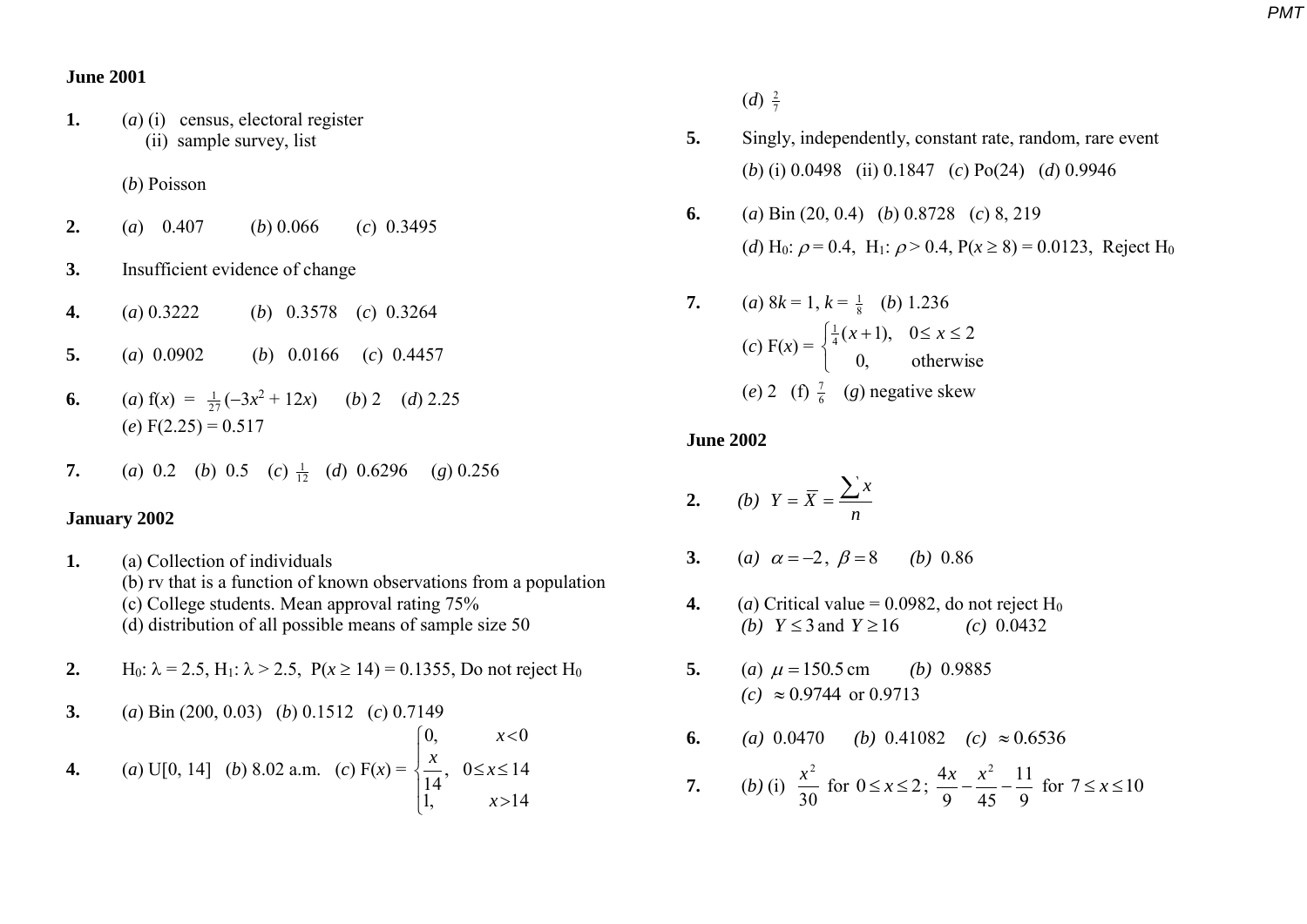(ii) 
$$
\frac{2x}{15} - \frac{2}{15}
$$
 for  $2 \le x \le 7$   
(iii)  $F(x) = 0$ ,  $x < 0$ ;  $F(x) = 1$   $x > 10$  (c) 0.928  
(d) 4.78

### **January 2003**

- **1.** (*a*) Continuous uniform (Rectangular), U(–0.5,0.5) (*b*) 0.4 (*c*) 0.16
- **2.** (*a*)  $(X \le 2) \cup (X \ge 13)$  (*b*) 0.0566
- **3.** (*b*) 0.469 (*c*) 0.6628
- **4.** (*a*) 0.4267 (*b*)  $\frac{1}{2}(2-x^2)$ 3  $\frac{4x}{2}(2-x^2)$  for  $0 \le x \le 1$  (*c*) 0.057 (*d*) –0.812
- **5.** (*a*) 0.3412 (*b*) 0.0022 (*c*) 0.0230 (*d*) 0.1528 (*e*) 0.1056

**6.** (*e*) 0.1612 (*g*) 0.5553

## **June 2003**

- **2.** (*a*)  $\lambda$  is large or  $\lambda > 10$  (*b*) 0.607
- **3.** (*a*)  $X \sim B(4, 0.3)$  (*c*) 1 resident (*d*)  $E(X) = 1.2$ ;  $Var(X) = 0.84$
- **4.** (*b*) (i) 0.0531 (ii) 0.243
- **5.** (*b*) (i) 0.15 (ii) 0 (*c*) 10 (*d*) 186 $\frac{2}{3}$ 2
- **6.** (*b*) 0.5665

**7.** (*b*)  $-\frac{1}{4}$  (*d*) 0.657

#### **January 2004**

**2.** (*a*) 0.65333 (*b*) 0.2469 (*c*) 0.0808

3. (a) 
$$
\frac{1}{2}
$$
 (c) 0.7055 - 0.7070

- **4.** (*a*) *n* large, *p* small (*b*) 0.0027 (*c*) 0.3134
- **5.** (*b*) 0.1066 (*c*) 0.4769
- **6.** (*a*)  $X \le 1, X \ge 10$  (*b*) 0.0447

7. (b) 
$$
(0, \frac{x^2}{112}(15-2x), 1)
$$
 (c) 2.29 (d) 2.5

## **June 2004**

- **2.** (*a*) 0.74 (*b*) 1.5 (*c*) 2.083
- **3.** Insufficient evidence to support claim. Do not reject
- **4.** (*c*) 0.1216 (*d*) 0.0024 (*e*) Mean = 2; Variance = 1.8 (*f*) 0.0487
- **5.** (*b*) 0.9907 (*c*) 0.9473
- **6.** (*b*) 0.2510 (*c*) 0.0045 (*d*) 0.1867
- **7.** (*a*) 1.27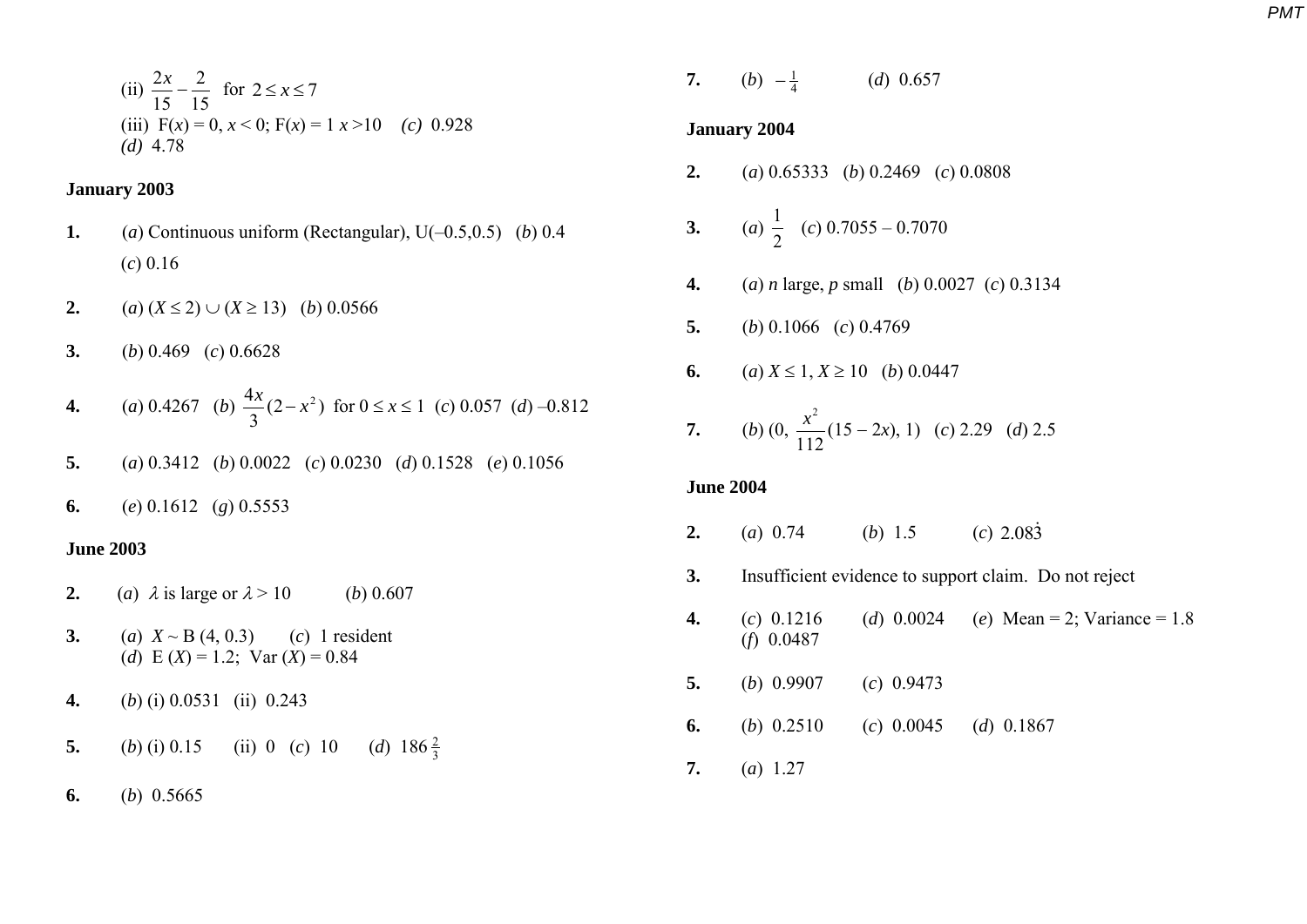(b) 
$$
F(x) = \begin{cases} 0 & x < 0 \\ \frac{1}{3}x & 0 \le x < 1 \\ \frac{1}{45}(2x^2 + 13) & 1 \le x \le 2 \\ 1 & x > 2 \end{cases}
$$
  
(c) 1.48 (d) Mean  $\le$  median; negative skew

(*c*) 0.933

## **January 2005**

- **1.** (*a*) 0.2061 (*b*) 0.1093 (*c*) 0
- **3**. (*b*) 3  $\frac{1}{2}$  (c)  $\frac{1}{2}l$ 2  $\frac{1}{2}l$  (*d*) 9 1
- **4**. (*b*)  $\alpha = 0.01$ ; CR:  $z = 2.3263$ ;  $np = 25$ ;  $npq = 22.5$  $z = 3.0568$  – reject H<sub>0</sub>, claim cannot be accepted
- **5.** (*a*) 0.0355 (*b*) 0.603 (*c*) 0.0294
- **6.** (*a*) 0.1847 (*b*) 0.9450
- **7.** (*b*) 2  $\frac{5}{2}$  (c) 2  $\frac{5}{2}$  (*e*) 0.5
	- (*f*) median = 2.5; Distribution is symmetrical

| <b>June 2005</b> |  |
|------------------|--|
|                  |  |

|    | <b>1.</b> (a) 125 (b) 1.70                                                                 |                   |  |  |                                                                                                       |  |
|----|--------------------------------------------------------------------------------------------|-------------------|--|--|-------------------------------------------------------------------------------------------------------|--|
|    | 2. (a) 0 (b) 4 (c) $\frac{4}{3}$ (d) 1, $x > 6$ ; 0, $x < 2$<br>$(e)$ 0.275                |                   |  |  |                                                                                                       |  |
| 3. | (b) $0.0821$ (c) $0.1334$                                                                  |                   |  |  | $(d)$ 0.07                                                                                            |  |
|    | 5. (a) $0.1563$ (b) $0.6288$                                                               |                   |  |  |                                                                                                       |  |
|    | <b>6.</b> (b) $\frac{16}{15}$ (c) $\frac{2}{\sqrt{3}}$ (d) 1.08 (e) negative skew          |                   |  |  |                                                                                                       |  |
|    | 7. (a) $X \sim B(10, p)$ (b) 0.1460<br>(c) Doctor's belief not supported by sample $(d)$ 9 |                   |  |  |                                                                                                       |  |
|    | <b>January 2006</b>                                                                        |                   |  |  |                                                                                                       |  |
|    | <b>1.</b> (a) $0.375$ (b) $0.125$ (c) $0.125$                                              |                   |  |  |                                                                                                       |  |
|    | <b>2.</b> (a) $X \sim Po(1.5)$ (b) 0.2510 (c) 0.4689 (d) 0.1847                            |                   |  |  |                                                                                                       |  |
|    | 3. (b) 2                                                                                   | $(c) 3$ $(d) 0.6$ |  |  |                                                                                                       |  |
|    | 4. 0.0119                                                                                  |                   |  |  |                                                                                                       |  |
|    | 5. ( <i>b</i> ) 2.69                                                                       |                   |  |  | (c) $\begin{cases} 0 & x \le 2 \\ \frac{1}{4}(x^3 - 3x^2 + 4) & 2 < x < 3 \\ 1 & x \ge 3 \end{cases}$ |  |
|    | 6 (a) 0.02:0.0002                                                                          |                   |  |  |                                                                                                       |  |

**6.** (*a*) 0.02; 0.0002 (*b*)  $(1,1)$ ;  $(1, 2)$  and  $(2, 1)$ ;  $(1, 5)$  and  $(5, 1)$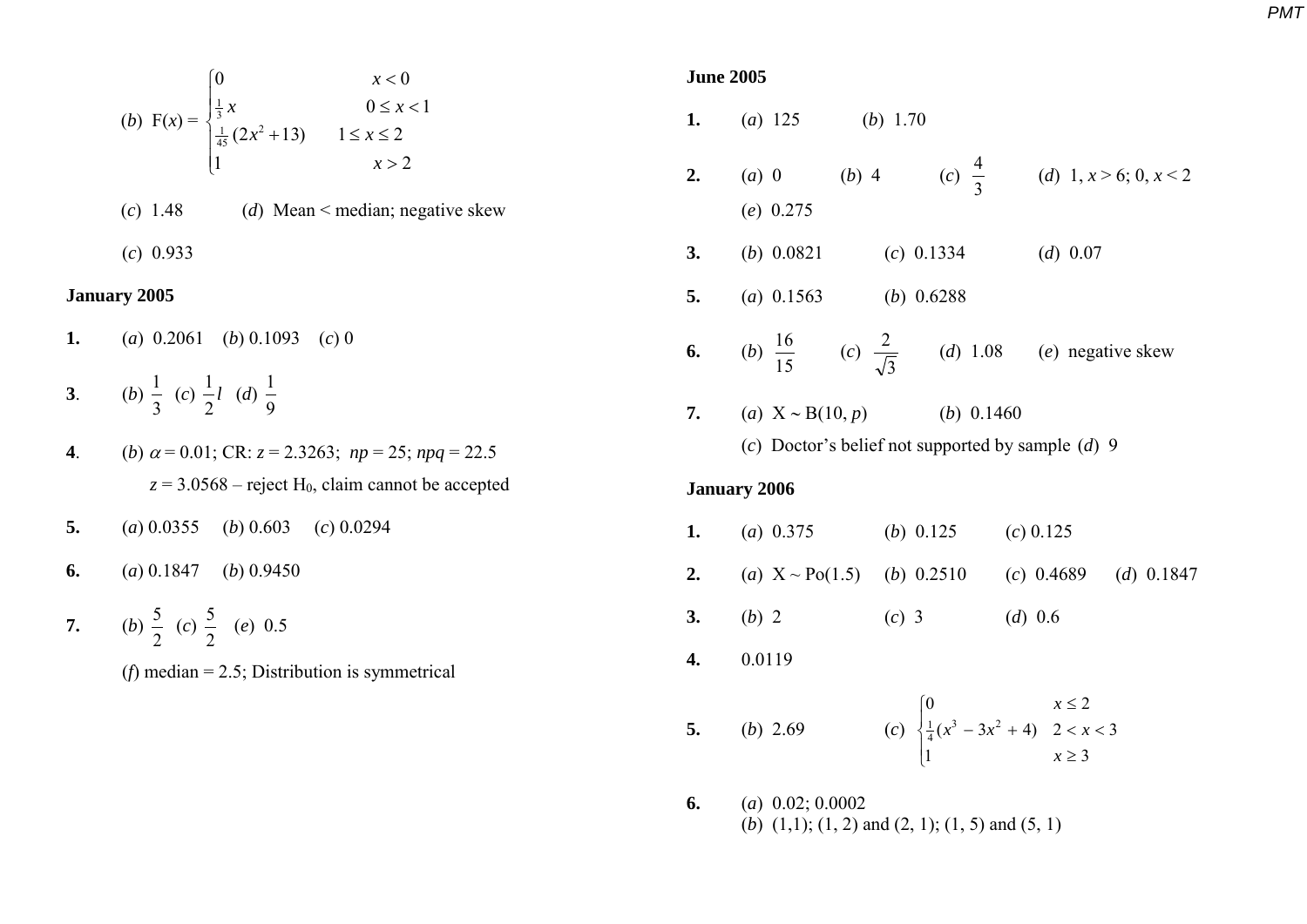|                     | $(2, 2)$ ; $(2, 5)$ and $(5, 2)$ ; $(5, 5)$                                                         |                                                                 |                                                                                            |  |  |  |
|---------------------|-----------------------------------------------------------------------------------------------------|-----------------------------------------------------------------|--------------------------------------------------------------------------------------------|--|--|--|
|                     | (c)                                                                                                 |                                                                 |                                                                                            |  |  |  |
| $\boldsymbol{\chi}$ |                                                                                                     | 1.5<br>$\overline{2}$                                           | 3.5<br>5<br>3                                                                              |  |  |  |
|                     | $P(\overline{X} = \overline{x}) \left  \frac{1}{2} \times \frac{1}{2} = \frac{1}{4} \right $        | $\frac{1}{3}$<br>$\frac{1}{3} \times \frac{1}{3} = \frac{1}{9}$ | $\frac{1}{6}$<br>$2 \times \frac{1}{3} \times \frac{1}{6} = \frac{1}{9}$<br>$\frac{1}{36}$ |  |  |  |
| <b>June 2006</b>    |                                                                                                     |                                                                 |                                                                                            |  |  |  |
| 1.                  | (a) 125                                                                                             | ( <i>b</i> ) 1.70                                               |                                                                                            |  |  |  |
| 2.                  | (a) $0.175$                                                                                         | ( <i>b</i> ) $\frac{1}{4}$                                      | $(c)$ 0.9861                                                                               |  |  |  |
| 3.                  | (a) $X \sim Po(7)$ (b) 0.1277                                                                       |                                                                 | $(c)$ 0.1492                                                                               |  |  |  |
| 4.                  | (a) $0.868467$                                                                                      |                                                                 |                                                                                            |  |  |  |
| 5.                  |                                                                                                     | (b) $0.016808$ (c) (i) $0.2020$                                 | (ii) 0.2147                                                                                |  |  |  |
| 6.                  | (b) $\begin{cases} 0 & x < 1 \\ \frac{x^2 + 2x - 3}{21} & 1 \leq x < 4 \\ 1 & x \geq 4 \end{cases}$ |                                                                 | $(c)$ 2.7142                                                                               |  |  |  |
|                     | $(d)$ 2.8078                                                                                        | $(e)$ 4                                                         | ( <i>f</i> ) Mean $\leq$ Median                                                            |  |  |  |
| 7.                  | (a) ${X \leq 1 \cup X \geq 10}$                                                                     |                                                                 | (b) $4.477\%$                                                                              |  |  |  |
| <b>January 2007</b> |                                                                                                     |                                                                 |                                                                                            |  |  |  |
| 1.                  | $(b)$ (i) Yes, (ii) No                                                                              |                                                                 |                                                                                            |  |  |  |
| 2.                  | (a) $0.0081$ (b) $0.00392$                                                                          |                                                                 |                                                                                            |  |  |  |

3. (a) 0.2225 (b) 0.261 (c) 0.257 (d) 0.198  
\n4. (a) 
$$
\lambda > 10
$$
 (c) 0.125 (d) 0.136 (e)  $2.17 \Rightarrow 2 \text{ or } 3$   
\n5. (a)  $f(x) = \begin{cases} \frac{1}{\beta - \alpha}, & \alpha < x < \beta \\ 0, & \text{otherwise} \end{cases}$   
\n(b)  $\alpha = -2, \beta = 6$  (c) 75 cm (d) 43.3 cm (e) 0.4  
\n6. (b) critical region:  $Y = 0 \cup Y \ge 9$  (c) 0.04  
\n7. (a) 0.847 (c)  $f(x) = \begin{cases} -3x^2 + 4x, & 0 \le x \le 1 \\ 0, & \text{otherwise} \end{cases}$   
\n(d) 0.583 (e) 0.667  
\n(f) mean  $\lt$  median  $\lt$  mode  $\Rightarrow$  negative skew  
\nJune 2007  
\n1. (b) 2.08 (c) 0.4 (d) 0  
\n3. (a)  $X \sim Po(1.5)$  (c) 0.251 (c) 0.9889  
\n4. (a) 0.84375  
\n5. (b) 0.0001 (c) 0.00098 (d) 9.9  
\n(e) 0.8699

**7.** (*a*) (ii) Mean = *np*, Variance =  $np(1 - p)$  (*b*) 0.9965 (*c*) £19940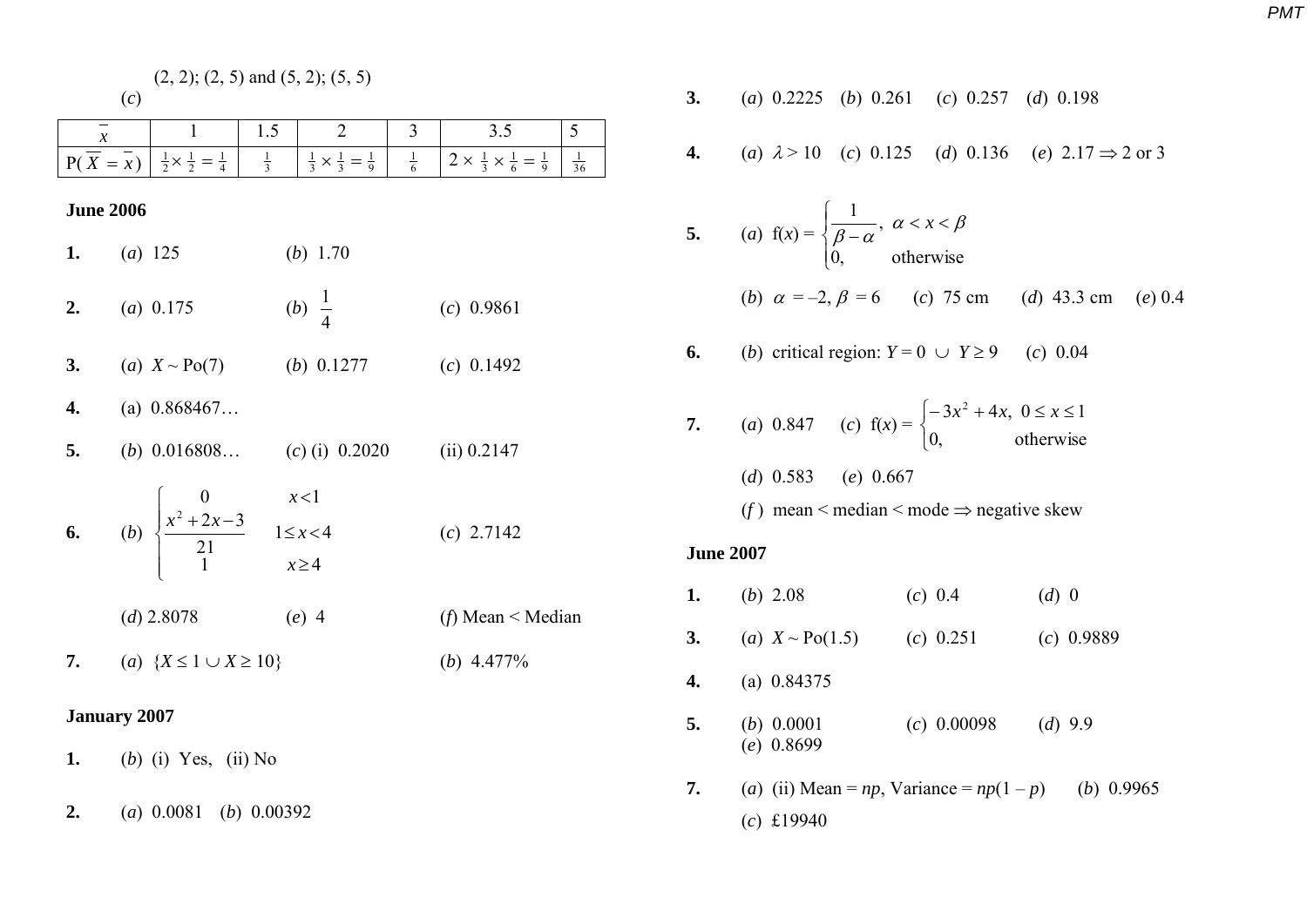8. (b) Mode is 
$$
x = 3
$$
  
\n(c) F(x) 
$$
\begin{cases}\n0 & x < 0 \\
\frac{1}{12}x^2 & 0 \le x \ge 3 \\
2x - \frac{1}{4}x^2 - 3 & 3 < x \le 4 \\
1 & x > 4\n\end{cases}
$$

$$
(d) 2.45
$$

### **January 2008**

- **2.** (*a*) 0.0279 (*b*) 0.8929 (*c*) 0.0140
- **3.** (*b*) (i) 0.1339 (ii) 0.7149 (*c*) 0.149
- **4.** (*b*)  $\frac{203}{288}$  (*c*)  $f(y) =$  $\overline{\mathcal{L}}$  $\left\{ \right.$  $\frac{1}{9}(2y^3 + y)$   $1 \le y \le$ 0 otherwise  $(2y^3 + y)$   $1 \le y \le 2$  $\frac{1}{9}(2y^3 + y)$   $1 \le y$
- **6.** (*a*) (i) 0.644 (ii) 0.178 (*b*) Normal
- **7.** (*b*) Critical region:  $(x \le 3 \text{ or } x \ge 16)$  (*c*) 4.32%
- **8.** (*b*) 3 (*c*) 2  $\frac{2}{3}$ (*d*) 2.71 (*e*) Negative

# **June 2008**

- **1.** (*a*) 5 minutes, 8.3 minutes (*b*) 0.2 (*c*) 0.00032 (*d*) 0.4
- **2.** 0.9357
- **3.** (*a*) CR:  $X \le 3 \cup X \ge 16$  (*b*) 0.0432
- **4.** (a) *X* ~ B( 11000, 0.0005) (*b*) 5.5, 5.49725 (*c*) 0.0884
- **5.** (*a*)  $X \sim B(15, 0.5)$  (*b*) 0.1964 (*c*) 0.9824
- **6.** (*b*) (i) 0.1708, (ii) 0.0403
- **7.** (*b*)  $1.406$

|                                                                                           |  | x < 0             |  |
|-------------------------------------------------------------------------------------------|--|-------------------|--|
| (c) F(x) $\begin{cases} 0 \\ \frac{1}{4}x^2 \\ \frac{1}{20}x^4 + \frac{1}{5} \end{cases}$ |  | $0 \leq x \leq 1$ |  |
|                                                                                           |  | $1 < x \leq 2$    |  |
|                                                                                           |  | x > 2             |  |
| $(d) = \sqrt[4]{6}$ or 1.57                                                               |  |                   |  |

#### **January 2009**

- **1.** (*a*) 0.5768 (*b*) 0.1512 (*c*)  $\mu = 3.69$ ,  $Var(X) = 3.72$ (*e*) 0.193
- **2.** (*a*)  $f(x) =$  $\overline{\mathcal{L}}$ ₹  $\frac{1}{9}$   $-2 \leq x \leq$ 0 otherwise 72 <sup>9</sup> 1 *x* (*c*) 13 (*d*) 45  $\frac{4}{15}$  or 0.0889
- **3.** (*a*)  $(X \le 2) \cup (X \ge 11)$  (*b*) 0.0256 or 5.26% (*c*)  $x = 3$  not in Critical Region  $0.1071 > 0.025$ ; do not reject H<sub>0</sub>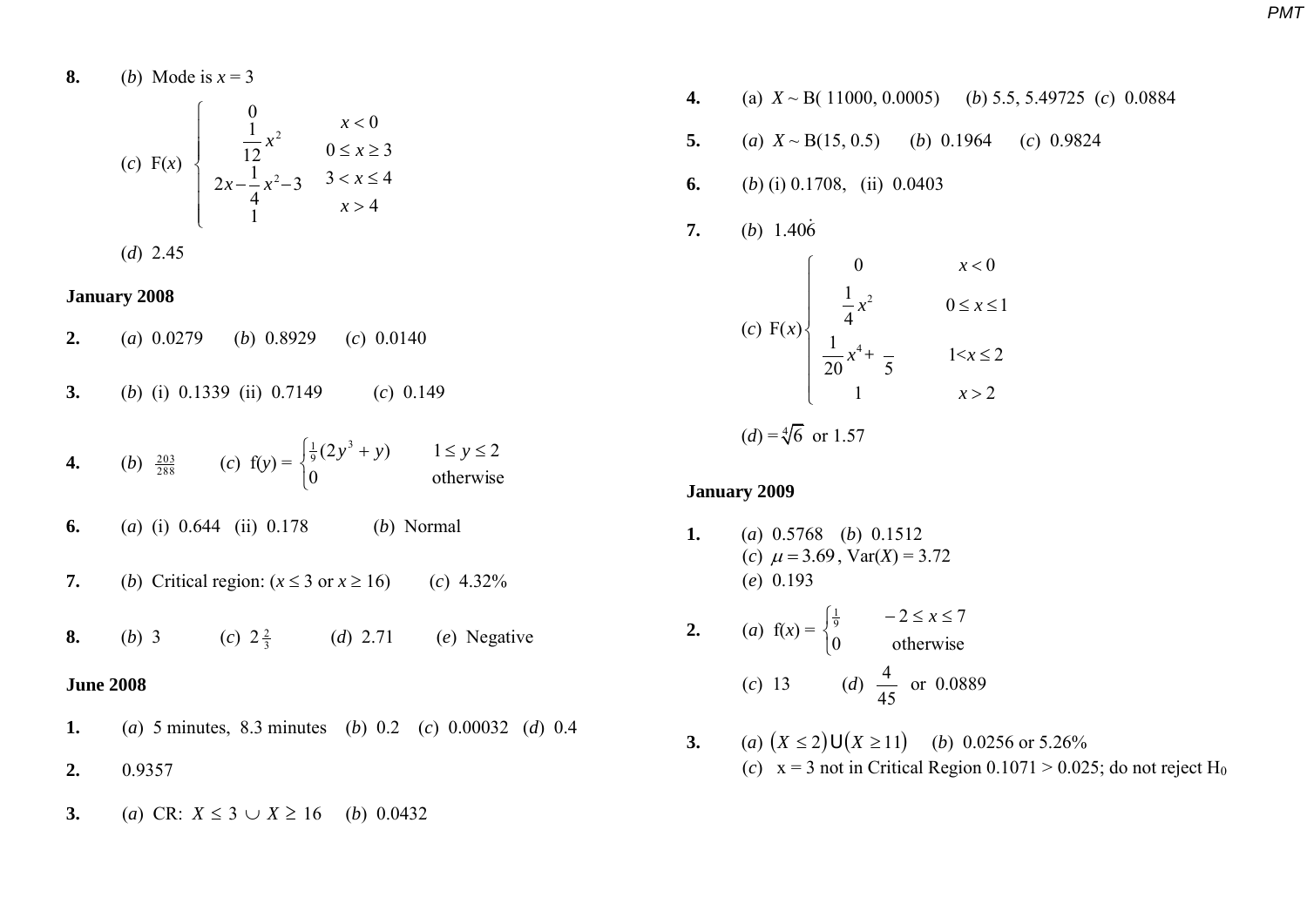**4.** (b) 
$$
\frac{16}{25}
$$
 (c)  $E(T) = 6\frac{2}{3}$  Var(T) =  $5\frac{5}{9}$  (d) 10

- **5.** (*a*) 0.0914 (*b*) 0.0043 (*c*) 0.809
- **6.** (*a*) (i)  $0.1695 > 0.10$ ; Critical Region  $X \ge 11$ ; do not reject H<sub>0</sub> (ii)  $X = 11$
- **7.** (*a*)  $-\frac{1}{2}x$ 2  $\frac{1}{2}x + \frac{8}{5}x$ 9  $\frac{8}{5}x -$ 9  $\frac{7}{8}$  (*b*) F(*x*) =  $\overline{\mathcal{L}}$  $\bigg\}$  $\left\{ \right.$  $\Big\}$  $>$  $-\frac{1}{9}x^2 + \frac{8}{9}x - \frac{7}{9}$   $1 \leq x \leq$  $\lt$ 1  $x > 4$  $1 \leq x \leq 4$ 0  $x < 1$  $\frac{1}{9}x^2 + \frac{8}{9}x - \frac{7}{9}$ *x*  $x^{2} + \frac{8}{9}x - \frac{7}{9}$  1  $\leq x$ *x*  $(c)$  Q<sub>1</sub> = 1.40

## **June 2009**

- **1.** (*a*) 0.847 (*b*)0.8758
- **2.**  $P(X \le 1) = 0.0404$ ; Reject H<sub>0</sub>
- **4.** (*a*)  $\{X \le 2\} \cup \{X \ge 10\}$  (*b*) 0.0835
- **5.** (*a*) 0.8488 (*b*) 0.2389

6. (a) 0.4 (b) 0.064 (c) 
$$
f(y) = \frac{d}{dy}F(y) = \begin{cases} \frac{3y^2}{125} & 0 \le y \le 5 \\ 0 & \text{otherwise} \end{cases}
$$
  
(e) 5 (f) 3.75 (g) 0.784

7. (a) 
$$
E(X) = 2
$$
 (b)  $a = \frac{1}{4}$ ,  $b = 1$  (d)  $\sqrt{2}$ 

**8.** (a) 0.0902 (b) 0.184 (c) 
$$
e^{\frac{-2x}{15}} = 0.80
$$
 (d) £216

#### **January 2010**

**1.** (*a*)  $X \sim B(20, 0.05)$  (*b*) 0.3585 (*c*) 0.0026 (*e*) 0.95

2. (a) 
$$
\frac{1}{3}
$$
 (b)  $f(x) = \begin{cases} \frac{1}{6} & -2 \le x \le 4 \\ 0 & \text{otherwise} \end{cases}$ 

(*c*) Continuous Uniform (Rectangular) Distribution (*d*) Mean = 1, Variance = 3 (*e*)  $P(X = 1) = 0$ 

**3.** (*a*) 0.7788 (*b*) 0.3297 (*c*) 0.0536 (*d*) 0.3297

4. (b) 
$$
F(x) = \begin{cases} 0 & x \le 0 \\ \frac{1}{27}(x^3 - 3x^2 + 6x) & 0 < x \le 3 \\ \frac{x}{3} - \frac{1}{3} & 3 < x \le 4 \end{cases}
$$
 (c)  $\frac{29}{12}$   
  $x > 4$ 

**5.** (*a*) 0.3328 (*b*) 0.0485 **6.** (*c*)  $0.85\%$  (*d*)  $P(x \ge 15) = 0.0169$ 

**7.** (*a*) 0.1875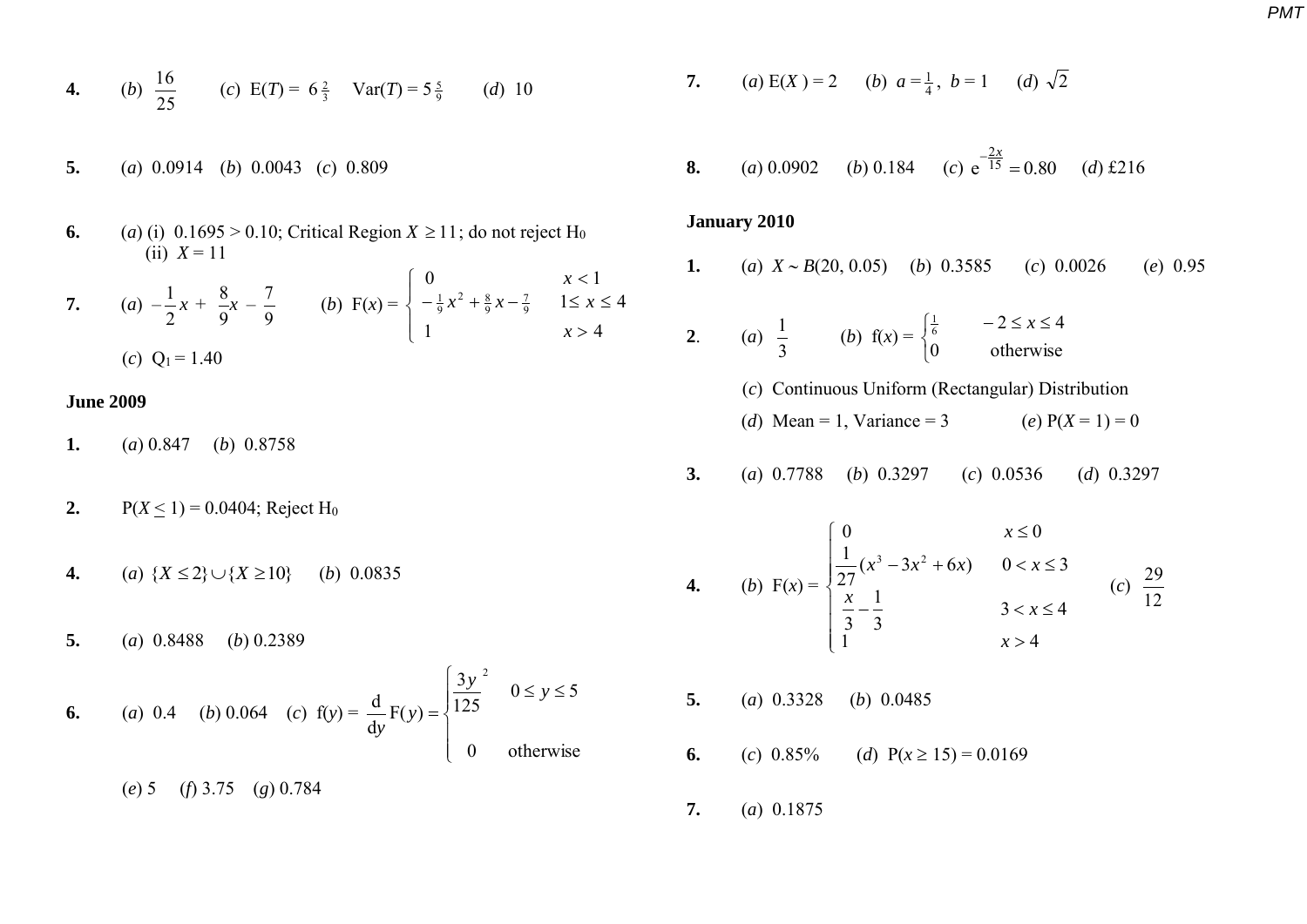(*b*) (1,1, 1), (1, 1, 2), (1, 2, 2), (2, 2, 2), (1, 2, 1) (2, 1, 1), (2, 1, 2),  $(2, 2, 1)$ 

### **June 2010**

**2.** (*a*) 0.1762 (*b*) 0.9804 (*c*) 3, 2.85 (*d*) 0.1847 2

$$
3. \frac{2}{3}
$$

**4.** (a) 1.26 (b) 
$$
\frac{4}{9}(2x+2)
$$
 (c) 0.6267 (d) 0.154

- **5.** (*b*) (i) 0.0003 (ii) 0.9576
- **6.** (*b*)  $X < 6$  and  $X > 19$  (*c*) 0.0481
- **7.** (*b*)  $k =$ 9  $\frac{1}{2}$  (*d*) 2

## **January 2011**

- **1.** (*b*) 0.0317 (*c*) 3, 2.91 (*d*) 0.0839
- **2.**  $P(X \ge 4) = 0.1209 > 0.05$ ; teacher's claim is supported. **3.** (*a*) 1 (*b*) 3  $\frac{4}{2}$  (c) 3  $\frac{7}{2}$  (*d*) 0.6 (*e*) 0.5605
- **4.**  $P(X \le 3) = 0.0424 \le 0.05$ ; Richard's claim is supported.

\n- **5.** (b) 
$$
F(x) = \begin{cases} 0, & x < 0 \\ -4x^2 + 4x, & 0 \le x \le 0.5 \\ 1, & x > 0.5 \end{cases}
$$
 (c) 0.146 (d) 0
\n- (e) Positive skew (mode < median)
\n- **6.** (a)  $X \sim \text{Po}(2.5)$  (c) (i) 0.0821 (ii) 0.2424 (d)  $m = 15$  (e) 0.01786
\n- **7.** (b) 4.8 (c) 0.478 (d) 0.467
\n

# **June 2011**

- **1.** (*a*) e.g. list of ID numbers (*b*)  $F \sim B(50, 0.02)$
- **2.** (*a*) Poisson (*c*) 11
- **3.** (*a*) mode = 3 (*b*)  $k =$ 18  $\frac{1}{4}$  (*c*)  $a = 5$  (*d*) E(*X*) < 3
- **4.** (*a*) 6  $\frac{5}{6}$  (b) 216  $\frac{91}{216}$  (c) 625 1
- **5.** (*a*) 0.2650 (*b*) 0.4987 (*c*) 0.01123
- **7.** (*b*)  $E(X) = 3$  (*d*) 0.8944 (*e*)  $a = 7$  (*g*) 3.7 (*h*) 0.78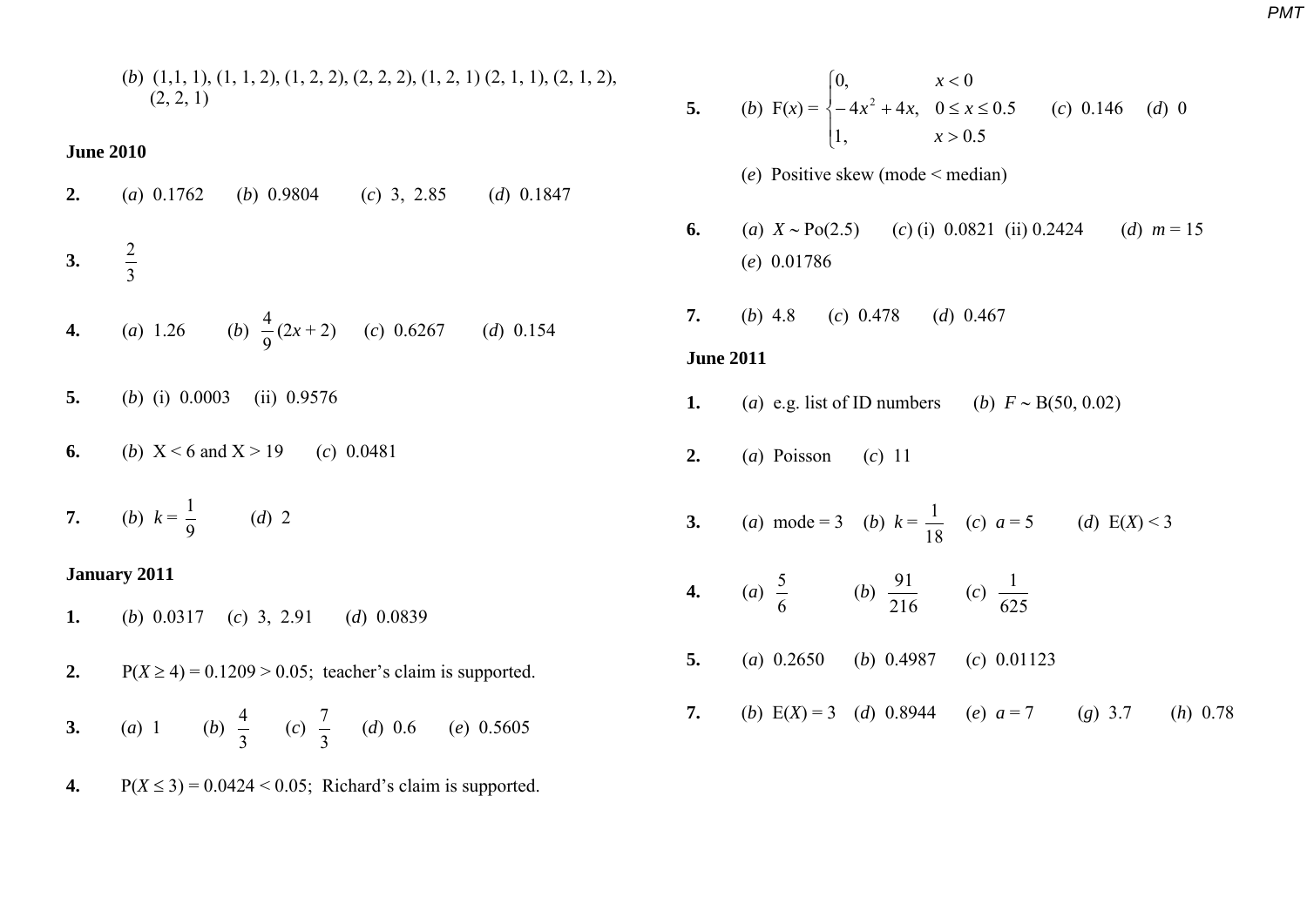**January 2012** 

\n- **1.** (b) 6 minutes (b) 3 minutes (c) 
$$
\frac{1}{3}
$$
 (d)  $\frac{2}{5}$
\n- **2.** Evidence suggests David's claim is incorrect.
\n- **3.** (a) 0.197 (b) 0.352 (c) 33 or 34 (d) 19
\n- **4.** (a) Poisson (c) 0.0181 (d) 0.0835 (e) 0.0019
\n- **5.** (a) 0.979 (b) 0.958
\n- **6.** (c)  $F(x) = \begin{cases} 0 & x < 0, \\ \frac{1}{2}x & 0 \le x < 1, \\ \frac{1}{2}x^2 - \frac{1}{2}x + \frac{1}{2} & 1 \le x \le k, \\ 1 & x > k \end{cases}$  (d) 0.625
\n- **6.** (e) median = 1, mode =  $\frac{1}{2}(1 + \sqrt{5})$  (f) negative skew
\n

**7.** (*b*) (i) [0, 3] (ii) 0.0424 (*c*) Evidence suggests the estate agent's claim is incorrect.

### **June 2012**

| 1. (a) 0.4 (b) 0.584 (c) 0.341              |
|---------------------------------------------|
| 2. (a) $X \leq 7 \cup X \geq 18$ (b) 0.0432 |

- **3.** (*a*)  $n > 50, p < 0.2$
- **4.** (*a*) (i) 0.0286 (ii) 0.809 (*b*) 0.228 (*c*) 0.109
- **5.** (*b*) 2 (*c*) 0.8 (*d*) 0.633
- **6.** 0.3175, 0.6925

7. (b) 
$$
f(x) = \begin{cases} \frac{x^3}{135} & 0 \le x \le 3, \\ \frac{x}{5} - \frac{2}{5} & 3 < x < 4, \\ \frac{x}{3} - \frac{x^2}{60} - \frac{2}{3} & 4 \le x \le 10, \\ 1 & x > 10. \end{cases}
$$

### **January 2013**

- **1.** (*a*) *n* large, *p* small (*b*)  $P(X \ge 4) = 0.9897$
- **2.** (*a*) (i)  $P(X = 7) = 0.0216$  (ii)  $P(X \ge 4) = 0.3528$ (*b*)  $P(X < 20) = 0.0274$
- **3.** (*a*) (i)  $P(X \le 5) = 0.8424$  (ii)  $P(X \ge 7) = 0.0143$ (*b*)  $p = 0.221$  (*c*)  $p = 0.2$  or 0.8
- **4.** (*a*) Mean = 1 (*b*)  $P(X \le 2.4) = 0.64$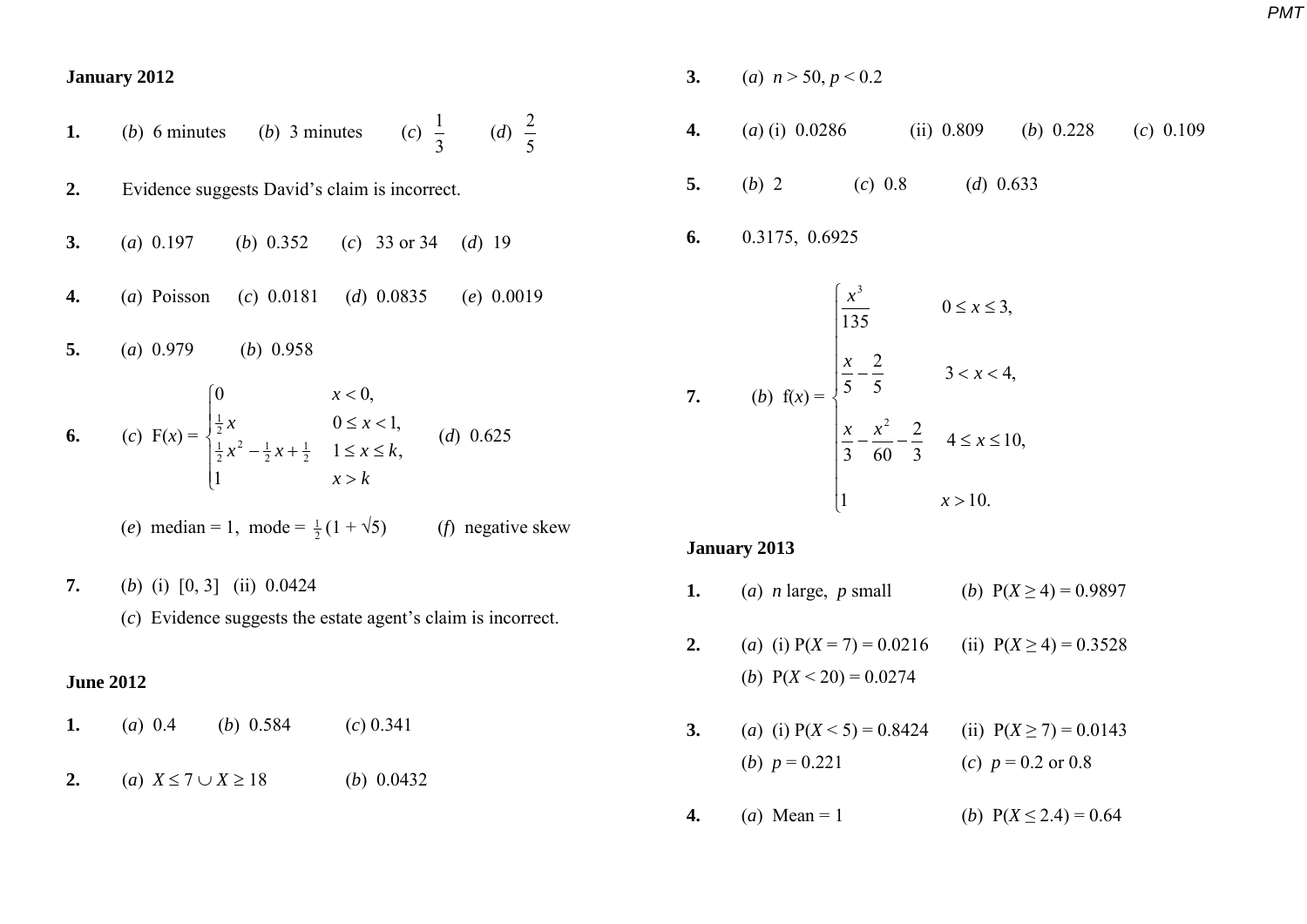(c) 
$$
P(-3 < X - 5 < 3) = 0.4
$$
 (e)  $Var(Y) = \frac{3}{4}a^2$  (f)  $a = \frac{8}{9}$ 

- 5. (*b*)  $P(T < 3) = 0.306$  (*c*)  $P(T > 8 | T > 3) = 0.6125$ (*d*)  $t = 32.4 \text{ days}$
- **6.** (*c*) There is no evidence that the proportion who voted for Mrs George is not 45%
	- (*d*) smallest value of  $n = 8$

(*d*) 0.163 (*e*) 0.241

**7.** (*b*)  $30a + 100b = 7$  (*c*)  $a = 0.1$ ,  $b = 0.04$ (*d*) *m* = 3.09 (*e*) negatively skewed

# **June 2013 (R)**

**1.** (*a*) (1,1,1); (5,5,5); (1, 5, 5); (5, 1, 5); (5, 5, 1) (5, 1, 1); (1, 5, 1); (1, 1, 5) (*b*)  $P(R = 0) = \frac{1}{2}$ 3 ,  $P(R = 4) = \frac{2}{3}$ 3 **2.** (*a*)  $k = 6$  (*b*)  $f(y) =$  $\frac{1}{4}(3y^2 - 8y + 6)$   $0 \le y \le 2$ <br>0 otherwise  $\begin{cases} \frac{1}{4}(3y^2-8y+6) & 0 \le y \le 2 \end{cases}$  $\overline{\mathcal{L}}$  $(c) \frac{1}{4}$ 4 **3.** (*a*)  $a = 8, b = 38$  (*b*) 0.18 **4.** (*b*) mode = 1 5 4 (*d*) positive skew **5.** (*a*) 0.168 (*b*) 0.0426 (*c*) 0.3

**6.** (*a*)  $X \le 3, X \ge 14$  (*b*) 0.0766 (*c*) 0.053 **7.** (*a*)  $X \sim B(20, 0.2)$  (*c*)  $E(S) = 0$ ,  $Var(S) = 80$ (*d*) 0.0321 (*e*) 0.016

### **June 2013**

**4.** (*a*)

**1.** (*a*) (5,5,5) and (5,5,1) ( $\times$ 3) and (5,5,2) ( $\times$ 3)

(b) 
$$
P(M = 5) = \frac{27}{125}
$$
 (c)  $P(M = 1) = 0.5$ ,  $P(M = 2) = \frac{71}{250}$ 

- **2.** (*a*) 0.195 (*b*) 0.191 (*c*) 0.953
- **3.** (*a*) 0.0985 (*b*) 12 (*c*) No evidence of increase

 $(e) x = 2.5$ 

(a) 
$$
\frac{5b}{2}
$$
 \t\t\t(c)  $3b^2$  \t\t\t(d)  $F(x) = \begin{cases} 0 & x < 3 \\ \frac{x-1}{3} & 1 \le x \le 4 \\ 1 & x > 4 \end{cases}$ 

5. (a) 
$$
a = -\frac{3}{5}, b = \frac{1}{5}
$$
 (c)  $\frac{13}{8}$ 

- **6.** (*a*)  $X \le 1 \cup 10 \le X$ (*b*) No evidence
- **7.** (*a*)  $X \sim B(n, 0.1)$  (*b*) 0.0128 (*c*)  $n = 29$  (*d*) 0.0137